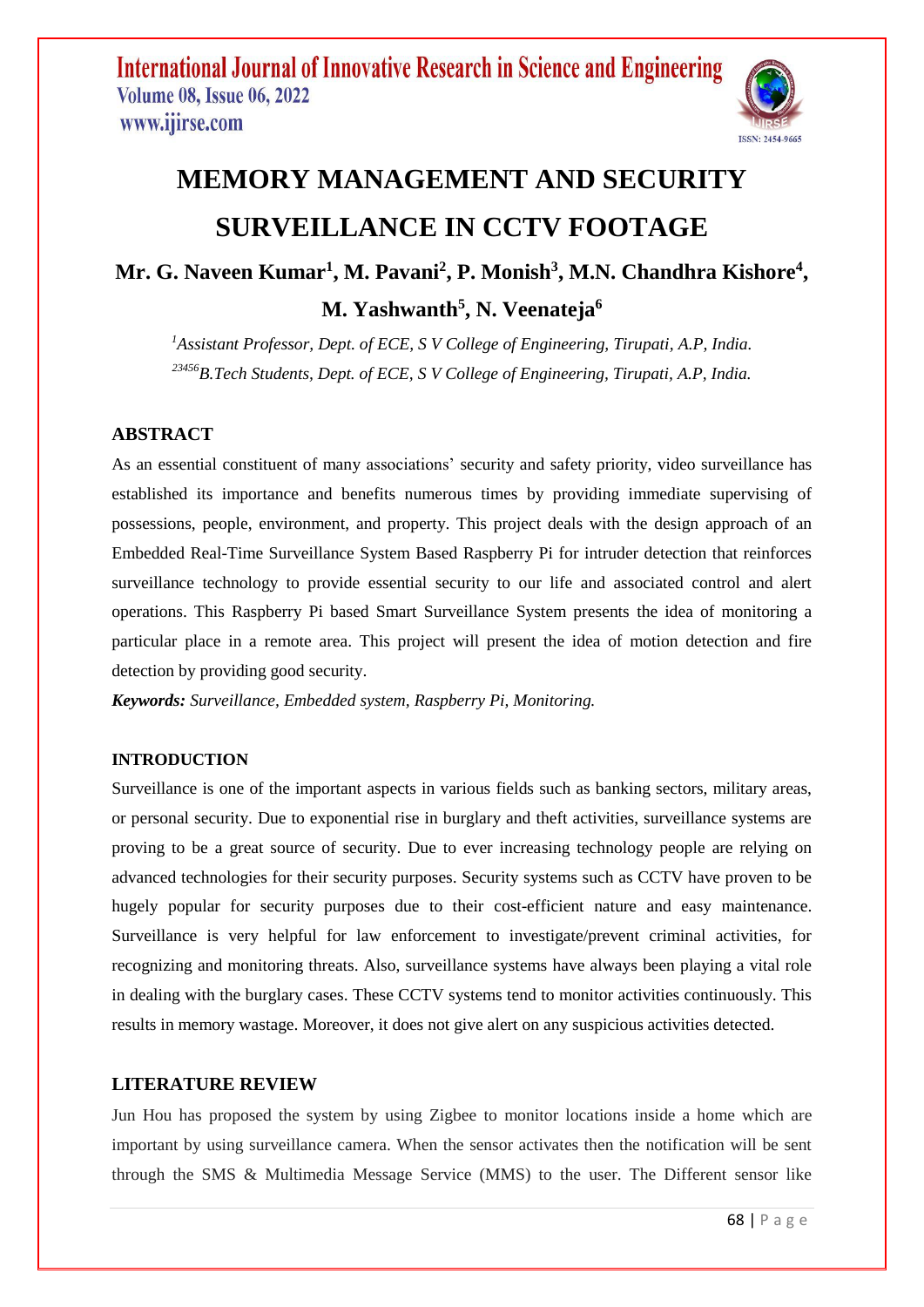

temperature Sensor, Gas sensor, Infrared sensor & smoke sensor were connected to the Main system board by using the Wireless Sensor Network (WSN). ZigBee technology which is used in the intelligent home monitoring having the moderate transmission range and larger network capacity to achieve rapid rate, low cost, low power & most advanced communication system WSN.

Yu Qiongfang has proposed a fire alarm monitoring system using fuzzy neural network. In this system it collects data from sensor & process data and calculates model of fuzzy neural network based on fire detection signal characteristics, so this fire detection system has a self-learning and adaptive capacity However, it is only a study on proposing a new approach for fire detection. In order to verify the feasibility of this algorithm, simulation is done using MATLAB software.

## **EXISTING METHOD**

Wireless home security systems use battery-powered radio transmitters and receivers to connect the various components such as cameras, sensors. These types of security systems are usually available at a local hardware store or on the Internet and are often designed for do-it-yourself installation. Wireless system design specifications can limit the distance between sensors, cameras, and the central controller, they require periodic replacement of batteries. Till now we have CC cameras which can record and store the whole information resulting in memory wastage.

#### **DRAW BACKS IN EXISTING SYSTEM**

- It will record the entire video even when there are no changes in surroundings, which will result in lot of consumption of memory.
- Through present system we cannot detect fire, and we cannot alert the people immediately.
- Security surveillance was not possible through the present system, and it cannot warn the people about suspicious movements in surroundings.
- In existing system we don't have a single device which can provide multiple features like security surveillance, fire detection, memory management using single operating system.

### **PROPOSED METHOD**

The paper proposed here uses raspberry Pi, Camera, PIR and Fire Sensor. If PIR is detected, then the camera records the video and will be sent to the owner and if any fire activates then an SMS will be sent.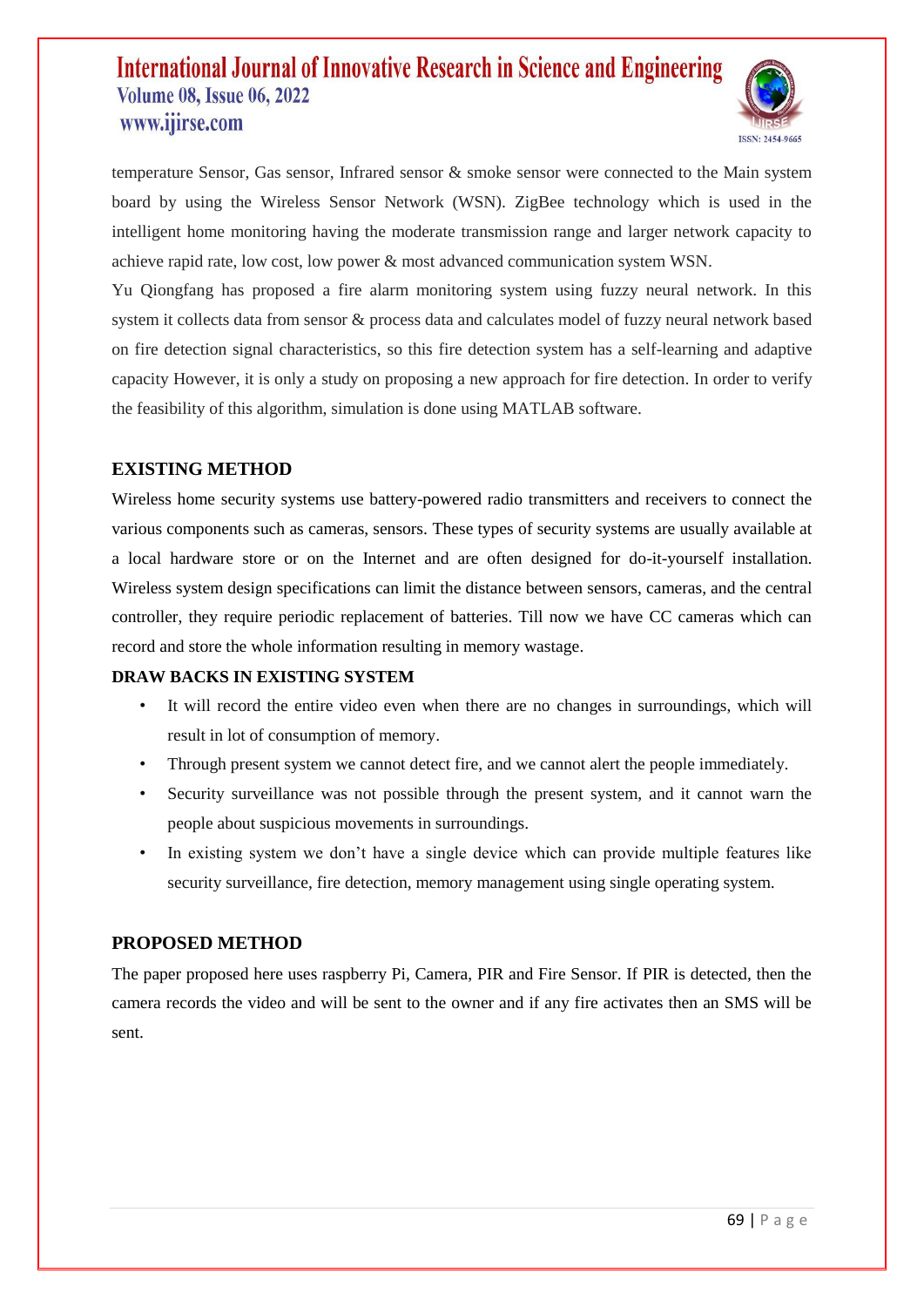





# **METHODS OR TECHNIQUES USED IN OUR PROJECT**

In this paper we are using Raspberry Pi which provides and receives instructions from the components interconnected to it. PIR sensor function is to detect the infrared radiation emitted or reflected from objects and fire sensor is designed for detecting as well as responding to the occurrence of a fire or flame. Whenever radiation is emitted from surrounding to PIR sensor or fire is detected then automatically calls and messages will be sent to the owner of that surroundings through GSM module and recorded video can be sent to Gmail.

### **RESULT**



# *Fig.2: PIR and fire detection*

From fig:2. We can observe that presence of living being and fire was detected by sensors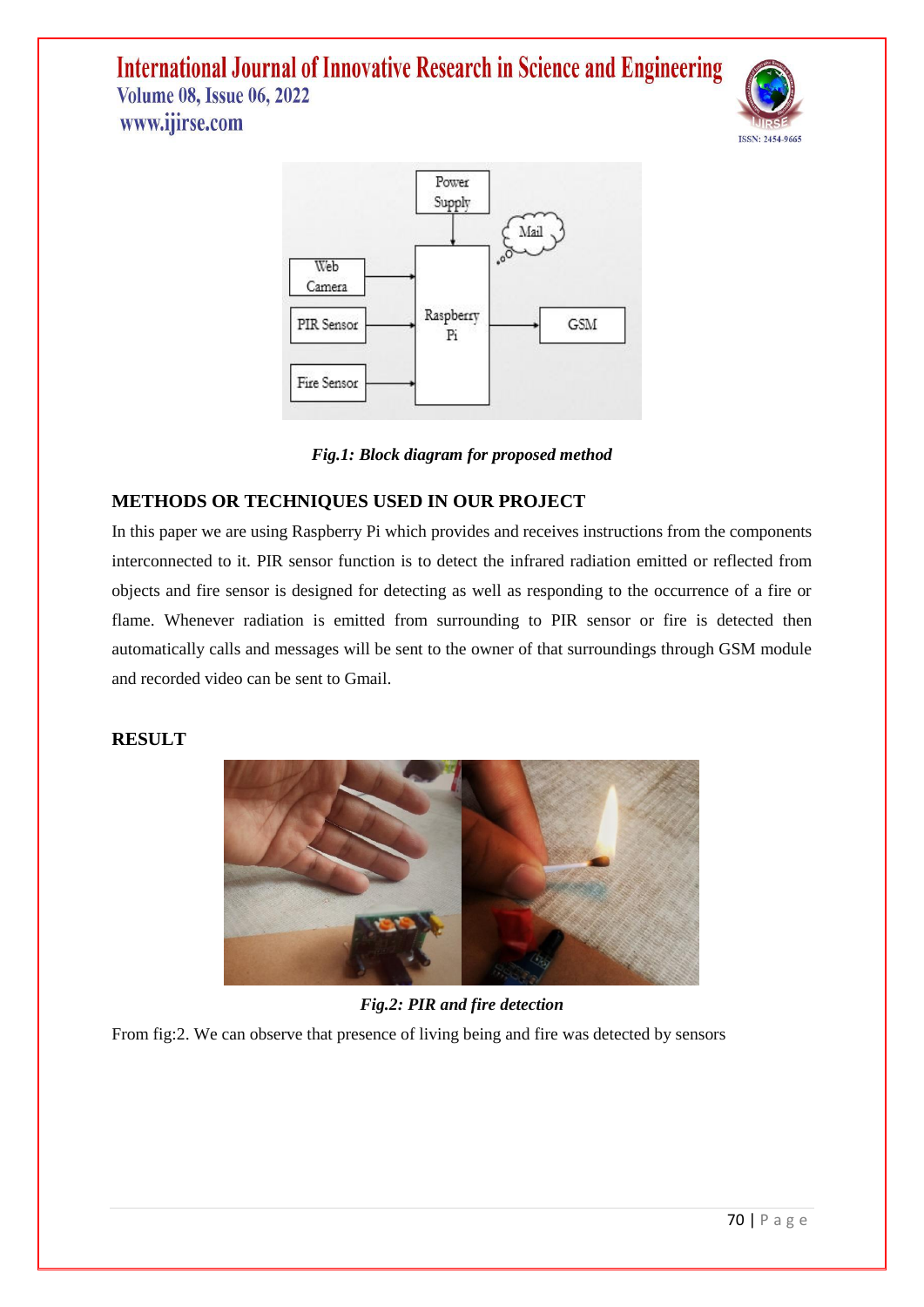



#### *Fig 3: Alert Messages and Received Data*

After detection of living being automatically video will be captured and recorded video was sent as shown in Fig:3 and alert messages for detection of fire had been sent to the user.

## **ADVANTAGES**

- 1. In CCTV systems there should be a dedicated PC for the module which is eliminated here.
- 2. A PC can be hacked, and the files can be erased while this system overcomes these problems.
- 3. Authentication is required on the user side in order to view the streamed video in the browser and the camera captures a wide area.
- 4. Less expensive when compared to the other existing systems.
- 5. The camera motion can be controlled by the user.
- 6. It doesn't require more power, and battery can be used as a source of power also

#### **APPLICATIONS**

- 1. Industries.
- 2. Homes.
- 3. Office
- 4. Remote places
- **5.** Militaries etc.,

#### **CONCLUSION**

Thus, we have designed a smart surveillance system capable of recording/capturing video/image and transmitting to a smart phone. It is advantageous as it offers reliability and privacy on both sides. It is authenticated and encrypted on the receiver side; hence it offers only the person concerned to view the